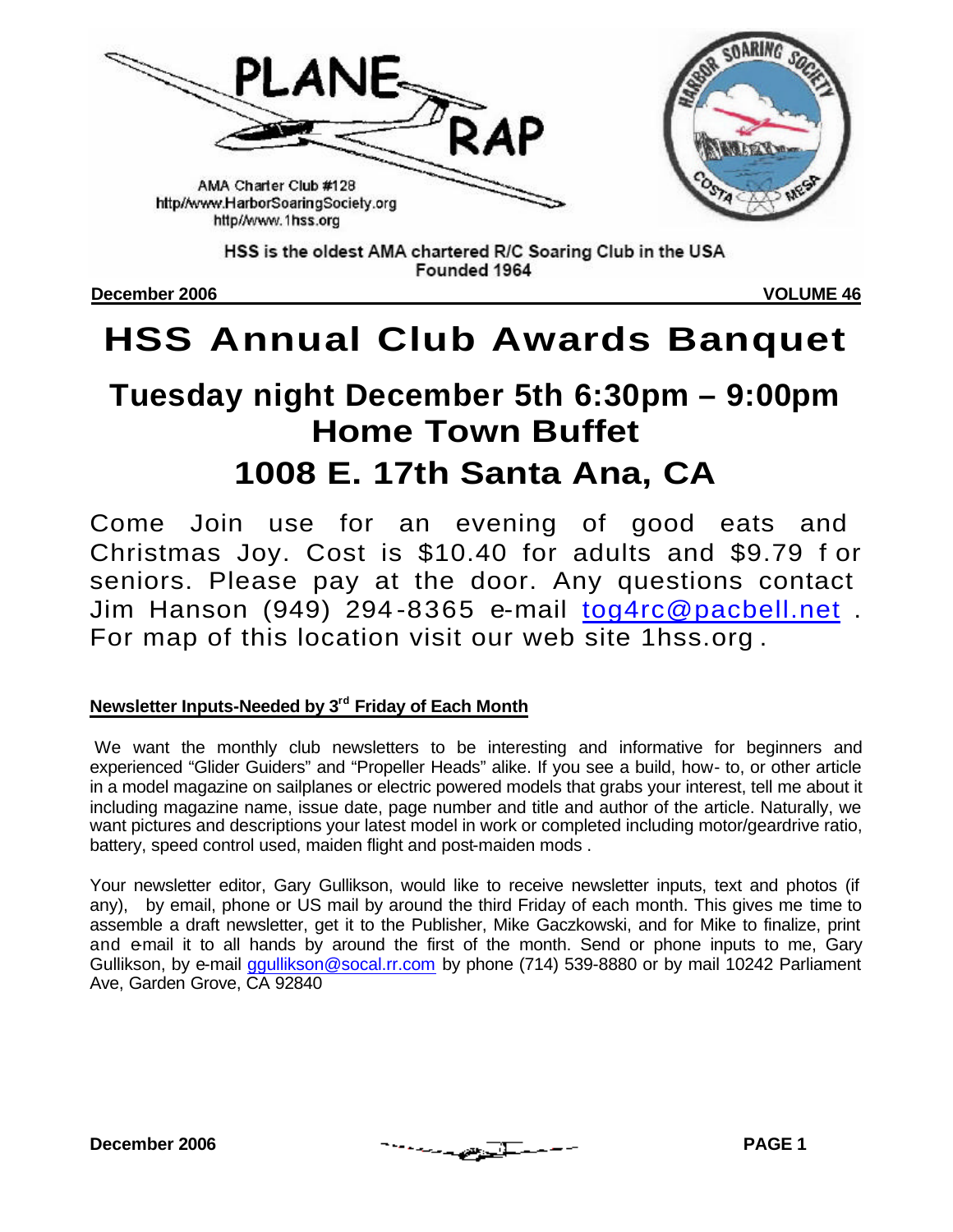#### **Sound for Electric Scale Models**

Here is link to an E-Zone article on a large Great Planes P6E Hawk bipe with a \$300 engine sound system. Really sounds scale-like!! http://www.rcgroups.com/forums/showthread.php?t=567879

#### **Interim Flying Field Safety Rules-Electric Propelled Models**

The City of Costa Mesa and HSS have been in process of developing an ordinance for flying of electric powered and sailplane models at Fairview for well over one year. When finally in force, the ordinance will require any person wishing to fly electric or sailplane models at Fairview to obtain a flying permit from the city, after showing proof of AMA membership or homeowners insurance to cover flyers liability in the event of personal injury or property damage. The permit will require compliance with posted flying field rules and flying privileges may be revoked by the Park Ranger for violation of the safety rules.

Until the ordinance and flight safety rules can be put in force, all electric-powered model flyers are requested to congregate near the two picnic tables and fly from that place to facilitate communications between flyers, i.e. "taking off, right to left " , landing right to left", etc. *It is unsafe for individuals to stand fly at the end of the takeoff area or near the parking area because planes must take off over their heads*. *Flyers are also requested to stand next to the picnic tables, not of in the middle of the takeoff/landing area, to avoid getting hit*.

#### From Jim Hanson"

Attached is an e-mail from our attorney, and the latest version of the pending use agreement. Yes we now have an Attorney to assist us in our dealings with the City and AMA. We the club board believe it is in the best interest of the Club its members, and officers we retained the services of an Attorney. Any questions, feel free to contact me:

From Attorney, VL Goodwin:

"Success. I was finally able to reach Ms. Barlow this afternoon. It appears that the City was and is still concerned about HSS policing the use agreement and the use of the flying facility by non-HSS and other John-Q public users. I pointed out that to Ms. Barlow that it was legitimate concern; however, no insurance policy will extend to those outside the organization's insured. In this case, HSS as a Charter of AMA. She stressed that the City wanted HSS to police the flying facility to ensure compliance with the licensing ordinance also up for City approval -- I assured her that HSS has every interest and intent to do so over and above the posting on the Frequency Board. However, HSS will only be able to summon a park ranger to report any violator that will not voluntarily comply with City law since it is not a licensed police agency. She agreed that liability would shift to the City if any non-HSS member failed to heed a voluntary warning that the violator was reported to a park ranger. Still, she voiced a concern over guests of HSS members. Her example was a spouse or sibling was handed the controls and caused some type of damage or violation of the agreement. In that example, I stated that the HSS member would be directly negligent under the theory of negligent entrustment, ignoring a violation of municipal law for allowing a non-permitted, licensed flyer to fly the HSS member's aircraft. Ms. Barlow proposed that we drop the "/AMA" as I requested and add the following language "and HSS authorized guest". Since liability to the HSS member already exists as a matter of law, I agree to the modification since it merely restates what the law already holds. Bottom line -- anyone flying at the park must have a permit, license to do so."

PAGE 2 **PAGE 2**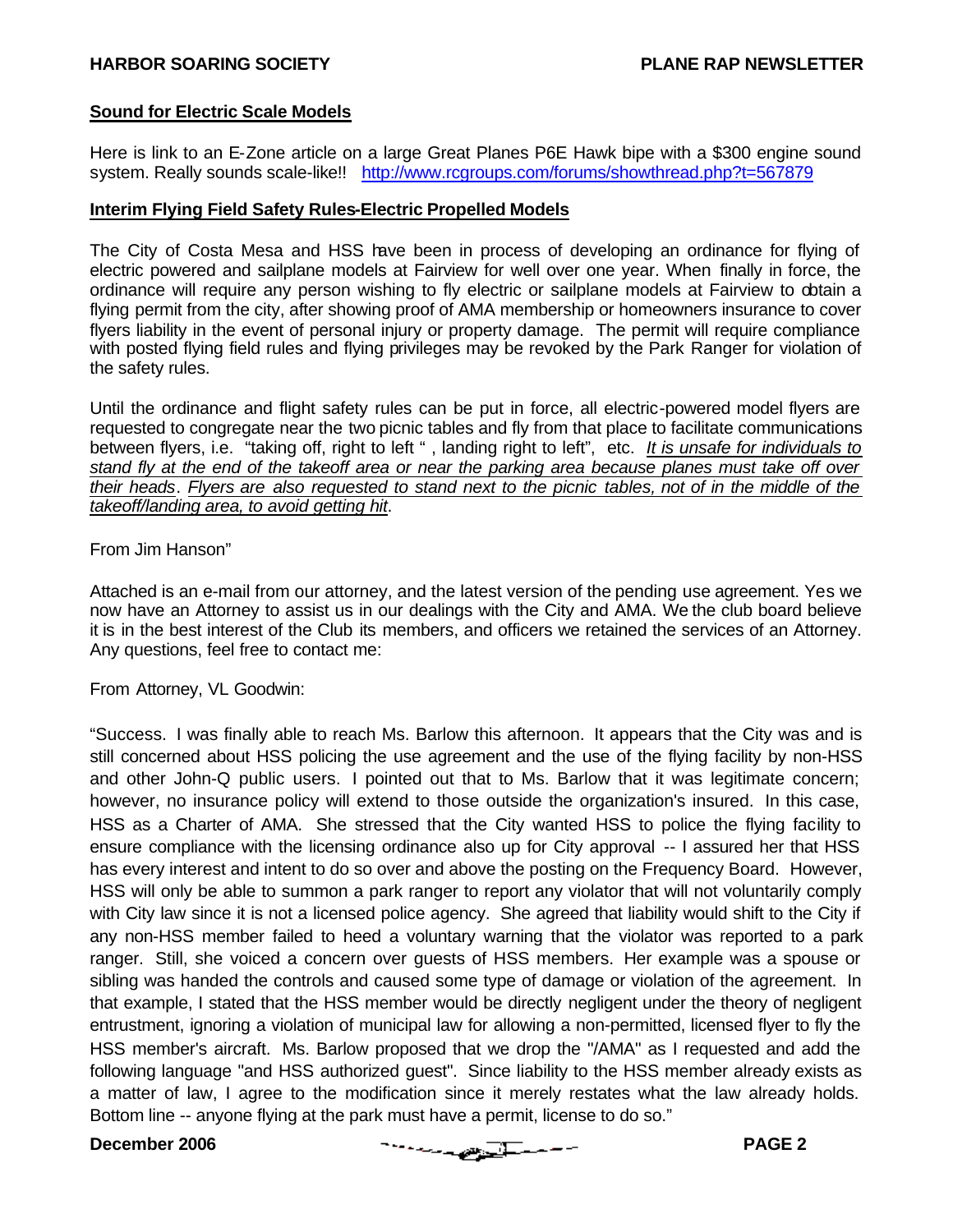#### **AGREEMENT BETWEEN THE HARBOR SOARING SOCIETY AND THE CITY OF COSTA MESA FOR THE USE OF A PORTION OF FAIRVIEW PARK**

This Use Agreement ("AGREEMENT") is by and between the City of Costa Mesa ("CITY"), a municipal corporation and public body, and the Harbor Soaring Society ("HSS"), a non-profit organization chartered by the Academy of Model Aeronautics ("AMA") and incorporated in the State of California.

## **RECITALS**

WHEREAS, CITY is the owner of Fairview Park, a public park in the City of Costa Mesa; and

- WHEREAS, HSS is committed to promoting and improving the enjoyment of model aircraft flying in Orange County, has determined that the use of Fairview Park would further this purpose, and desires for a portion of Fairview Park to be used for the flying of certain model aircraft; and
- WHEREAS, the approved Fairview Park Master Plan allows for the flying of model aircraft and provides for model aircraft launching/landing sites at Fairview Park.
- NOW, THEREFORE, for and in consideration of the mutual promises, covenants, and conditions herein contained, the parties hereto agree as follows:
	- 1. As used in this AGREEMENT, the term "model aircraft" means all forms of radio controlled gliders, electric motor gliders, and electric powered model airplanes electric helicopters, but does NOT include internal combustion engine powered aircraft, rockets, and aircraft exceeding the AMA weight limit. No person shall be permitted to fly an internal combustion engine powered aircraft or rocket at Fairview Park. All model aircraft must comply with all applicable provisions of the AMA Safety Code and all other applicable AMA specifications and safety codes and as defined as a model aircraft by the Federal Aviation Administration (FAA).
	- 2. CITY shall allow the taking off and landing of model aircraft in the area of Fairview Park marked "Silent Flyer Launch/Land Site (Lawn)" (the "Site") on the City of Costa Mesa Fairview Park Master Plan attached hereto as Exhibit "B" and incorporated herein by this reference. Such use of the Site shall be non-exclusive. Model aircraft may only take off from and land in the Site. Model aircraft may be flown during posted hours. Model aircraft may be flown as far as unaided visual contact will allow, which means distance-wise from the pilot, as opposed to altitude. Membership in HSS shall not be required to fly model aircraft at Fairview Park.
	- 3. HSS shall coordinate with CITY to install and maintain a Frequency Board at or near the Site and a system to post and monitor which potential frequencies may be used for remote control model aircraft operation and which frequencies are currently in use. All persons flying model aircraft at Fairview Park ("flyers") shall only use frequencies that are not already being used as demonstrated by the Frequency Board. Pilots shall only use radio-controlled frequencies allowed for model aircraft by the Federal Communications Commission (FCC).
	- 4. Flyers must comply with 1) the Fairview Park rules posted; 2) the most recent version of HSS's "Fairview Park Flying Field Rules" ("HSS Flying Rules") (including the provision requiring an active AMA license for liability insurance purposes or proof of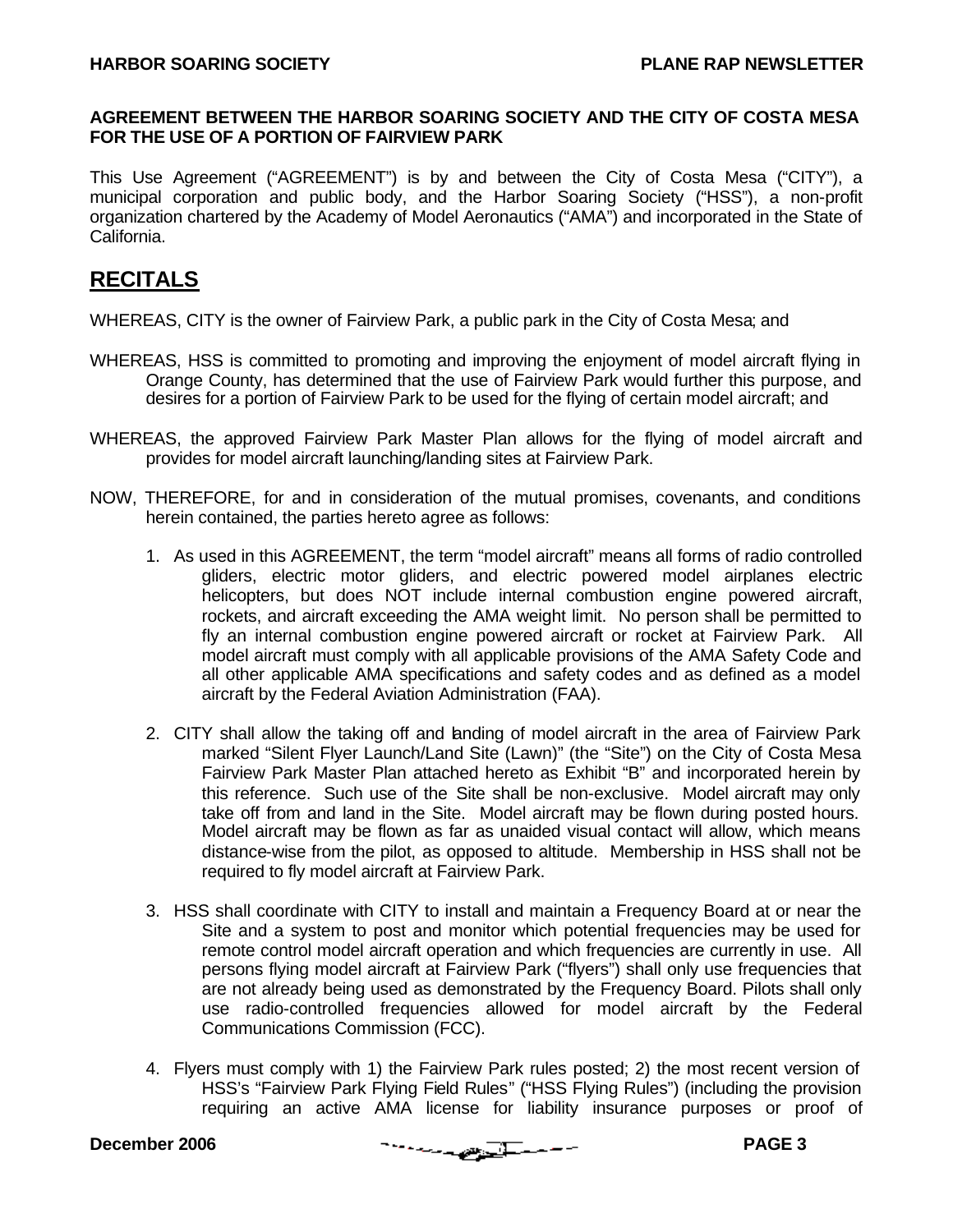homeowner's or other type of liability insurance with a limit of no less than \$500,000 covering flying of model aircraft), which HSS shall keep posted at a kiosk next to the Canyon Drive parking lot entrance to the Site, and which are attached hereto as Exhibit "C" and incorporated herein by this reference; 3) all applicable sections of the AMA Safety Code and all other applicable AMA specifications and safety codes; 4) all applicable FAA regulations, guidelines, and advisory circulars; 5) all applicable sections of the Costa Mesa Municipal Code, and 6) this AGREEMENT. In particular, HSS acknowledges that FAA Advisory Circular 91-57 advises as a safety operating standard that model aircraft not be flown over 400 feet, and HSS affirms that its members shall not fly their model aircraft higher than 400 feet above ground level.

- 5. All flyers shall "range check" their model aircraft on the ground before they are flown in order to assure that all controls are working properly. Flyers shall not engage in combat flying at Fairview Park. Flyers shall take all actions necessary to avoid flying near other park users. Model aircraft may not be flown over residences, schools, or parking areas. Model aircraft shall remain clear of other aircraft at all times in a safe manner to the extent possible.
- 6. HSS shall grade, mow, weed, and otherwise maintain the Site. HSS may submit to CITY for consideration any proposals to make any modification to the Site, such as plantings, irrigation or modifications to buildings or grounds or any construction or improvements. All such requests must be made in writing to the City of Costa Mesa's Public Services Department, Fairview Park Plan Administrator. Such modifications may be undertaken by HSS only with prior written approval of CITY, shall be subject to all applicable laws and regulations, and shall conform to the approved Fairview Park Master Plan.
- 7. CITY shall provide HSS with no less than fourteen (14) days' notice in the event that a third party obtains a permit for an event at or in the vicinity of Fairview Park which model aircraft flying might disrupt or which might cause danger to the participants thereof. In response, HSS will postpone and reschedule any flying activity that might disrupt the event or endanger participants thereof, as determined by CITY.
- 8. HSS shall have permission to hold scheduled events at Fairview Park, such as model aircraft competitions, which may occur over a one or two day period and include less than 25 participants. HSS shall provide CITY with notice of such events at least thirty (30) days prior to the event by electronic mail to the Parks and Recreation Manager. Notice of these events will be advertised in the HSS monthly newsletter and on the HSS kiosk at Fairview Park at least thirty (30) days prior to the event. For events involving 25 or more participants, a Special Events Permit Application must be obtained, filled out, and approved by CITY a minimum of thirty (30) days prior to the start of the event. Applications may be obtained at City Hall.
- 9. This AGREEMENT will commence as of the date in which the latter of CITY and HSS approve and execute this AGREEMENT and will continue for a period of five (5) years, unless earlier terminated. Either party may terminate this AGREEMENT at any time, with or without cause, by providing 30 days' written notice of such termination to the other party. Upon or just prior to the expiration of the initial five-year term, this AGREEMENT may be considered for renewal by the Costa Mesa City Council, at the request of HSS, for an additional term, the length of which will be determined by the City Council. Termination or expiration of the Agreement will not relieve any individual member of the public from the insurance requirements referenced in Section 4 of this Agreement when utilizing Fairview Park for model aircraft purposes, provided that CITY allows such model aircraft activity. CITY may terminate this AGREEMENT, effective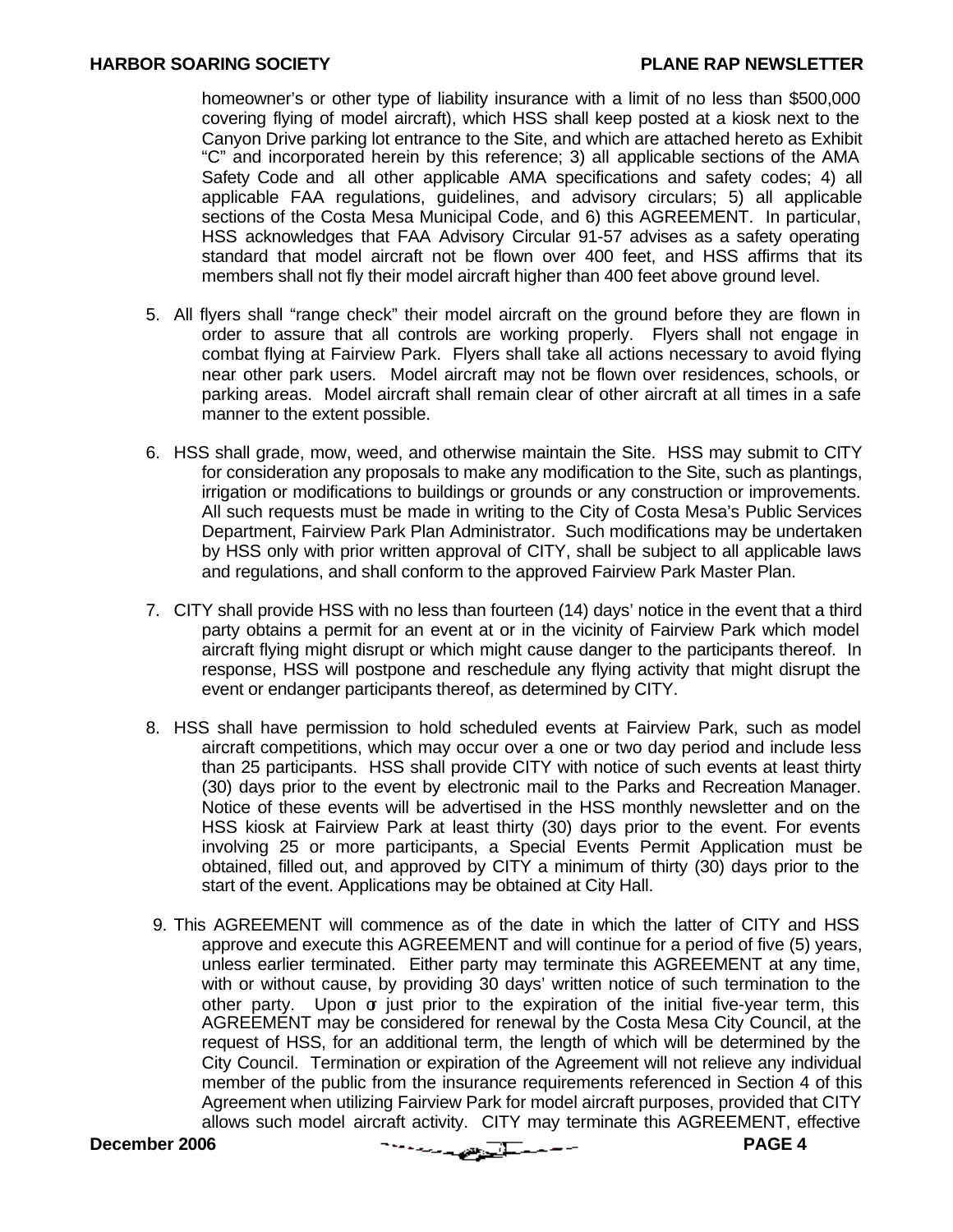immediately upon notice to HSS, at any time, if HSS breaches this AGREEMENT in any way and/or if CITY determines that HSS'S use of Fairview Park creates a safety hazard.

- 10. HSS may not assign or transfer any of its rights or duties hereunder, either in whole or in part, in any manner whatsoever.
- 11. For the term of this AGREEMENT, HSS must submit annually to CITY, and maintain on file with CITY at all times, a valid certificate of liability insurance with insurance limits of no less than one million dollars (\$1,000,000) Bodily Injury and Property Damage. Such insurance policy shall contain or be endorsed to contain the following provisions:
	- A. Additional insureds: "The City of Costa Mesa and its elected and appointed boards, officers, agents, and employees are additional insureds with respect to this subject use and contract with City."
	- B. Notice: "Said policy shall not terminate, nor shall it be cancelled, nor the coverage reduced, until thirty (30) days after written notice is given to City."

Other insurance: "Any other insurance maintained by the City of Costa Mesa shall be excess and not contributing with the insurance provided by this policy."

- 12. HSS shall protect, indemnify, defend, and hold harmless CITY, its elected and appointed officials, officers, agents, employees, representatives, and volunteers from any damage to property and for injury to or death of any person and from all claims, demands, actions, liability, expenses, including attorney's fees, or damages of any kind or nature arising out of or in connection with the performance of this AGREEMENT, or the use of the Site by any HSS members and/or their guests, except that which is the result of the sole negligence of CITY.
- 13. Whenever possible, each provision of this AGREEMENT will be interpreted in such a manner as to be effective and valid under applicable law, but if any provision of this AGREEMENT is held by a court to be invalid under the applicable law, such provision will be ineffective to the extent of such prohibition or invalidity, without invalidating the remainder of such provision, or the remaining provisions of this AGREEMENT. This AGREEMENT, and all documents attached hereto or made reference to and incorporated herein, constitutes the entire agreement between CITY and HSS to the subject matter of this AGREEMENT. No addition to, or alteration of, the terms of this AGREEMENT shall be valid unless made in writing and executed by both parties. This AGREEMENT is made and entered into in the State of California and the laws of said State will govern the validity and interpretation hereof and the performance hereunder by the parties herein. In the event of any legal action to enforce or interpret this AGREEMENT, the parties hereto agree that the sole and exclusive venue shall be a court of competent jurisdiction located in Orange County, California.
- 14. All notices, statements, demands, requests, consents, approvals, authorizations, appointments, or designations hereunder by either party to the other will be in writing and will be deemed given and served upon the other party, if delivered personally or three (3) days after depositing in the United States mail, postage prepaid, addressed to:

CITY: Fairview Park Plan Administrator

**December 2006 PAGE 5**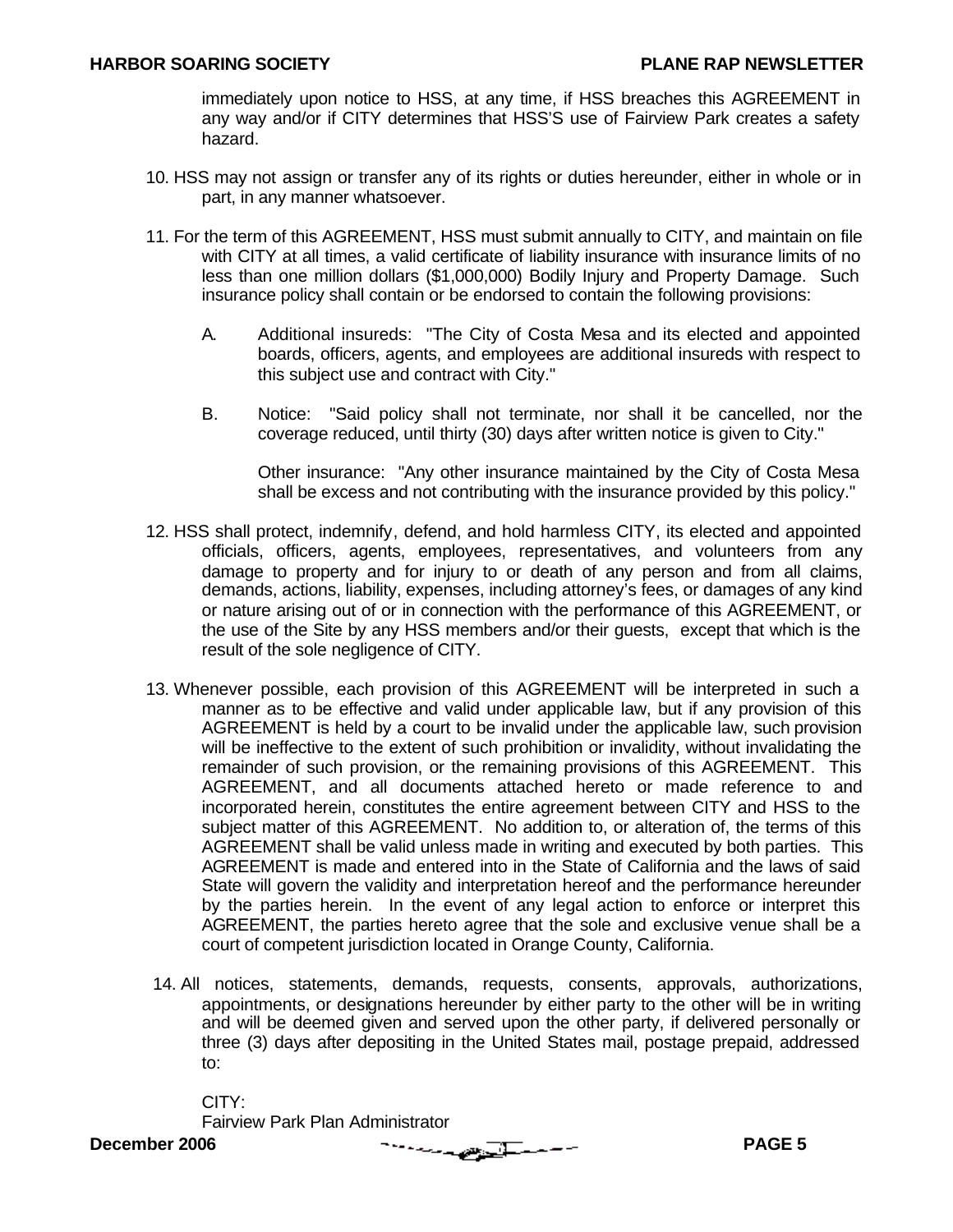City of Costa Mesa, California 77 Fair Drive P.O. Box 1200 Costa Mesa, CA 92628-1200

HSS: President, Harbor Soaring Society P.O. Box 1673 Cost Mesa, CA 92626

**IN WITNESS WHEREOF**, the parties hereto have caused this Agreement to be executed by and through their respective authorized officers.

CITY OF COSTA MESA, A municipal corporation

|                        | Date: |
|------------------------|-------|
| Mayor                  |       |
| HARBOR SOARING SOCIETY |       |
| President              | Date: |
| ATTEST:                |       |
|                        |       |

Deputy City Clerk and ex-officio Clerk of the City of Costa Mesa

APPROVED AS TO FORM:

\_\_\_\_\_\_\_\_\_\_\_\_\_\_\_\_\_\_\_\_\_\_\_\_\_\_\_\_ Kimberly Hall Barlow, City Attorney

Ms. Barlow assured me the changes would be made and forwarded to City staff with a copy to me in advance of the City Council meeting. I will forward a copy to you as soon as I receive it.

Sincerely Vincent L. Goodwin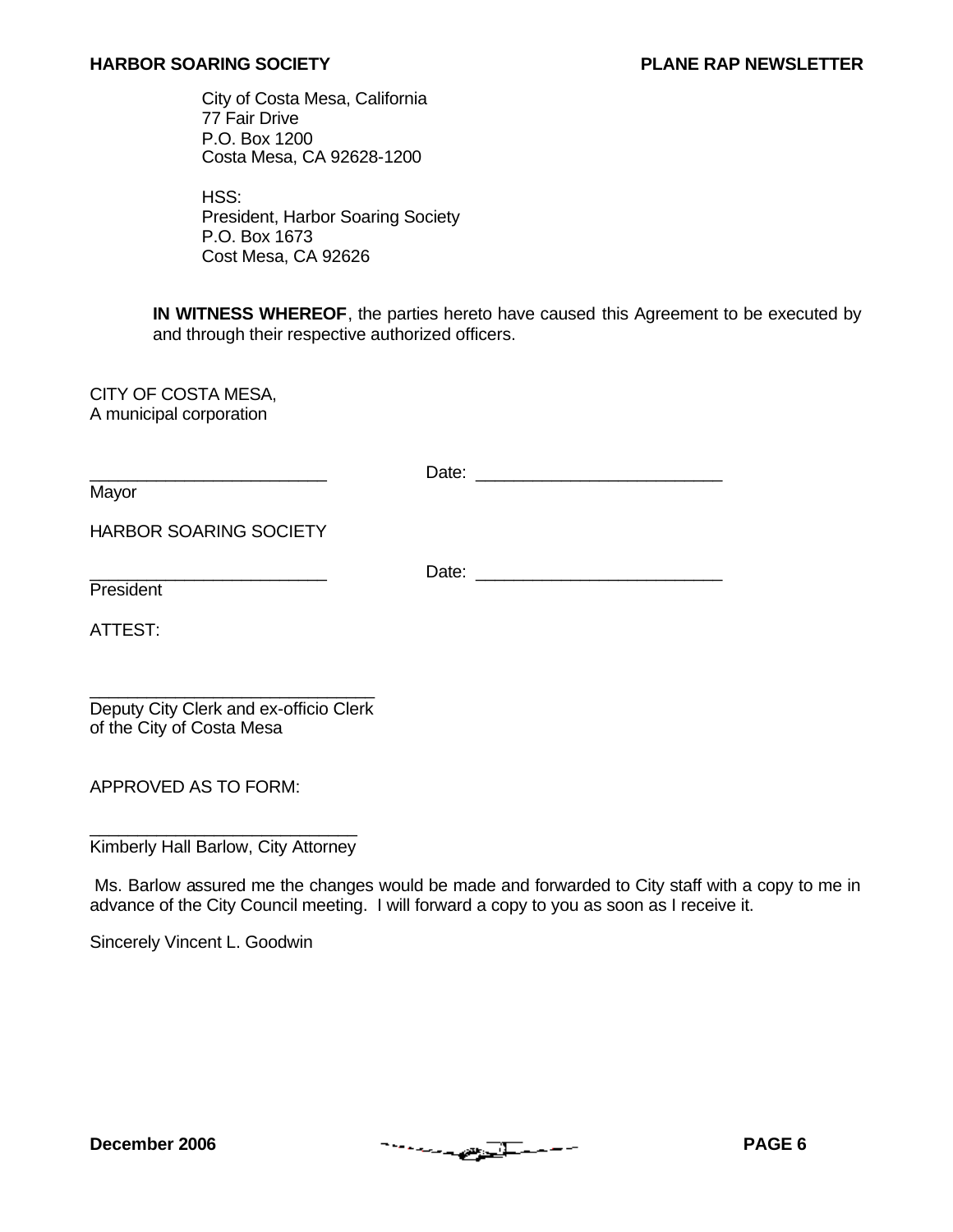#### **Contest Results**

#### **HSS Year to Date Contest Results**

| <b>EXPERT</b>    | Jan | Feb  | Mar  | Apr  | May | Jun  | Jul* | Aug | Sep Oct | <b>Nov</b> | <b>Dec</b> | <b>TOTALS</b> |
|------------------|-----|------|------|------|-----|------|------|-----|---------|------------|------------|---------------|
| Casey Adamczek   |     |      |      | 1000 |     | 1000 |      |     |         |            |            | 2000          |
| Tom Copp         |     | 925  | 988  |      |     |      |      |     |         |            |            | 1913          |
| Jim Sneed        |     | 966  |      |      |     | 865  |      |     |         |            |            | 1831          |
| Mike Morjoseph   |     |      | 840  |      |     | 981  |      |     |         |            |            | 1821          |
| <b>Ben Clerx</b> |     |      | 1000 |      |     |      |      |     |         |            |            | 1000          |
| Joe Rodriguez    |     |      | 949  |      |     |      |      |     |         |            |            | 949           |
| <b>SPORTSMAN</b> |     |      |      |      |     |      |      |     |         |            |            |               |
| Tuan Le          |     |      | 1000 |      |     |      |      |     |         |            |            | 1000          |
| <b>RES</b>       |     |      |      |      |     |      |      |     |         |            |            |               |
| John Krug        |     | 1000 | 845  | 1000 |     | 988  |      | 740 |         |            |            | 4573          |
| Ross Thomas      |     | 714  | 842  | 958  |     | 907  |      |     |         |            |            | 3421          |
| Tuan Le          |     |      | 828  | 972  |     | 683  |      |     |         |            |            | 2483          |
| Jim Sneed        |     | 237  |      |      |     | 1000 |      | 944 |         |            |            | 2181          |
| Mike Morjoseph   |     |      | 1000 |      |     |      |      |     |         |            |            | 1000          |
| Alberto Dona     |     |      |      | 957  |     |      |      |     |         |            |            | 957           |
| Tom Burgess      |     |      |      |      |     |      |      | 359 |         |            |            | 359           |

#### **HSS Board Meeting Minutes 11/3/06**

#### Board Meeting:

1. Jim Hanson distributed shed keys to Walt Cloer, Karl Hawley and himself. He will also give keys to David Whittington, Ross Thomas and Tom Copp.

2. Jim Hanson also contacted Tuan Lee. In their productive conversation, it was decided to drop the old harborsoaringsociety.org site and that Don Knight will setup two sites: 1hss.org and a new web site harborsoaringsociety.net which will feature an interactive forum/chat room.

3. Jim and Tuan also discussed the status of HSS incorporation. The board explored the options…to incorporate as a non-profit…with its potential constraints to charging entry and not incorporating…with the concerns for liability of club officers. Moreover, the board also considered the implications of various related items in the City Agreement. Accordingly, the board approved Jim Hanson's contacting an attorney and accountant to clarify our options.

4. Jim Hanson reviewed the Fun Fly finances which cost \$120 and made \$116 (we lost \$4). Why? It was felt in retrospect that the low participation was that flyers don't want to pay to have fun? Further discussion explored alternatives such as a pancake breakfast/swap meet.

5. Jim Hanson indicated that he would contact the City Park & Recreation staff to preclude scheduling conflicts and improve event notification.

6. The Christmas banquet was discussed. For several reasons it was felt to select an alternative to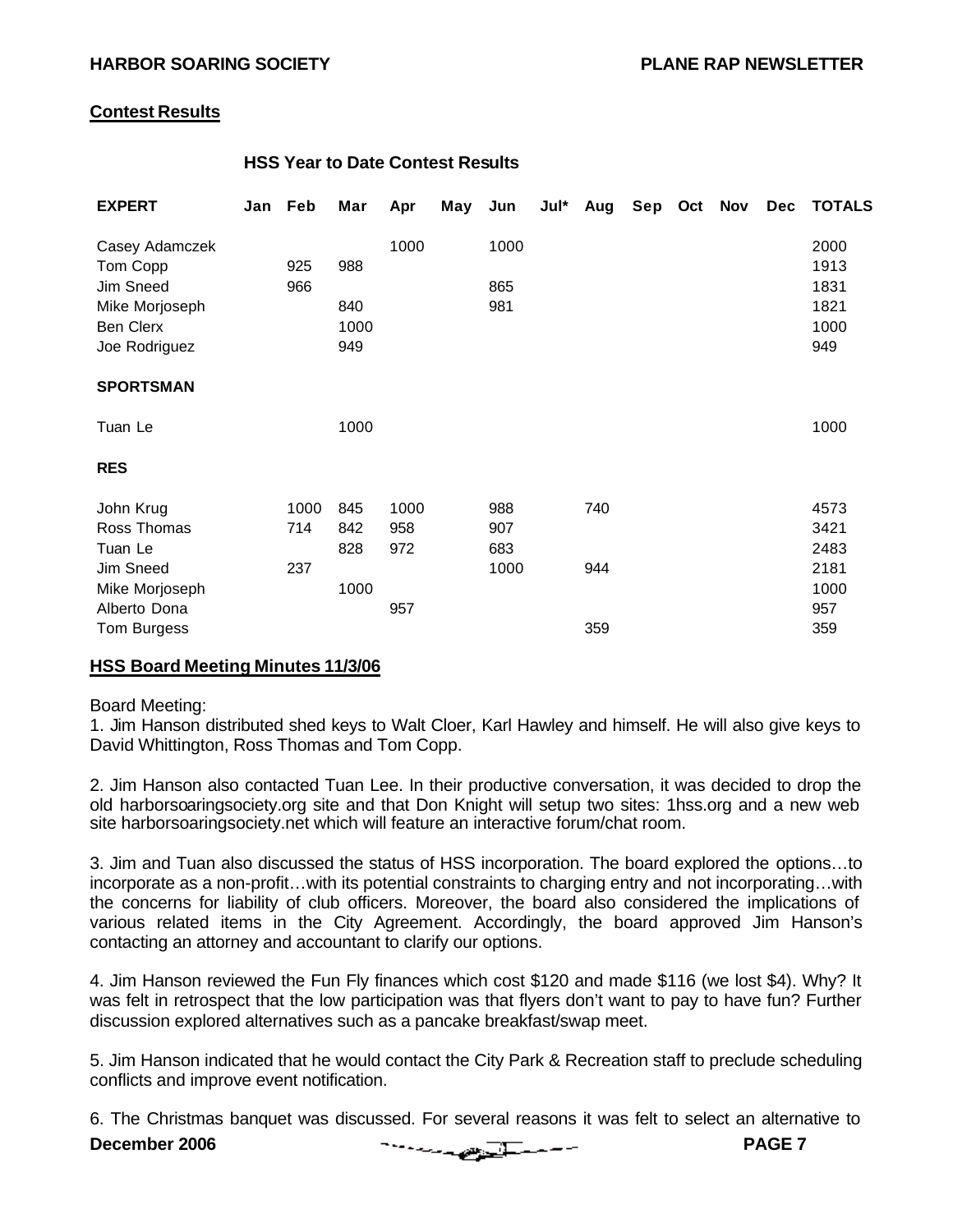the Claim Jumper. The Home Buffet was agreed upon and Jim Hanson will make the arrangements.

7. John Anderson suggested (in light of the recent crash of his beloved 27mhz Piper Cub due to radio interference in the "Bermuda Triangle" area) that the club conduct a radio interference study of the field in an effort to confirm and map the hot spots. Several members offered their perceptions of the causes and locations. It was suggested that we contact Ron Depinto and request his help using his spectrum analyzer.

8. John also noted that he was still working on the prospective air show but was holding on some actions until the City agreement, etc. was finalized…now planned for the City Council approval at their November  $21^{st}$  meeting...after which some time will elapse before the approvals become effective.

### **Electrical Terms ( We don't need no steenking)**

- **1) (AMPERE or AMP.)** A measure of electric current. Sometimes compared to the rate of flow of water in a pipe.
- **2) (AMP-HOUR) –** The accumulation of current over time. This term is used to describe battery capacity. AMP HOUR can be compared to GALLONS.
- **3) (C ) –** Refers to the AMP HOUR rating of a battery when charging or discharging it i.e. 2000 mAh Lithium-Polymer battery can be charged at a maximum of 1C which  $= 2$  Amps, and discharged at 10C which = 20 Amps. Some Lithium-Polymer, NiCad, and NMH Batteries can be discharged at a higher C rate.
- **4) (mAH)**  mili Amp Hours or 1/1000 of an AMP-HOUR, i.e. 6000 mAH's = 6 AMP-HOURS.
- **5) (PARALLEL) –** A circuit arranged where the elements are connected so that all positive terminals are tied together and all negative terminals are connected together. Every element sees the same voltage.
- **6) (RESISTENCE) –** The electrical property of a device that causes voltage drop when current is made to pass through the device. The measure of resistance is the OHM.
- **7) (SERIES) –** A circuit arrangement where all the elements are connected in a string so that the positive terminal of one device is connected the negative terminal of the adjacent device. The exact same amount of current will pass through each device in the series string or circuit.
- **8) (VOLT) –** A Unit of electromotive force. Not unlike water pressure in a pipe. It takes 1 volt to push 1 amp thru 1 ohm of resistance.
- **9) (WATT) –** A measure of electrical power. One watt is produced by the simultaneous application of one volt and one amp to a device. It takes 746 watts to produce one horsepower.

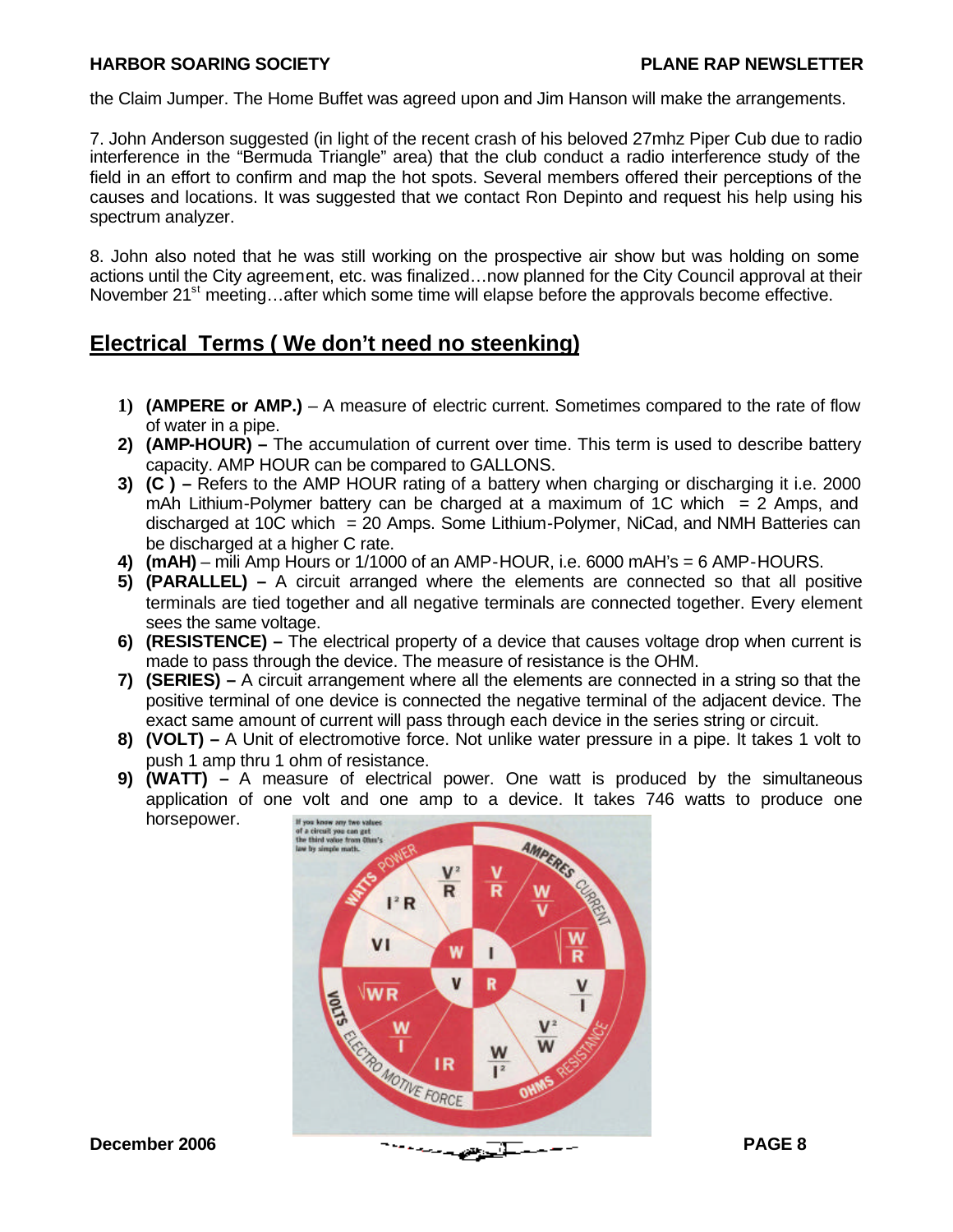#### **HSS Aviation Class at the Sea Scout Base**

25 kids enrolled, looks like fun at the Scout Sea Base



**December 2006** PAGE 9 PAGE 9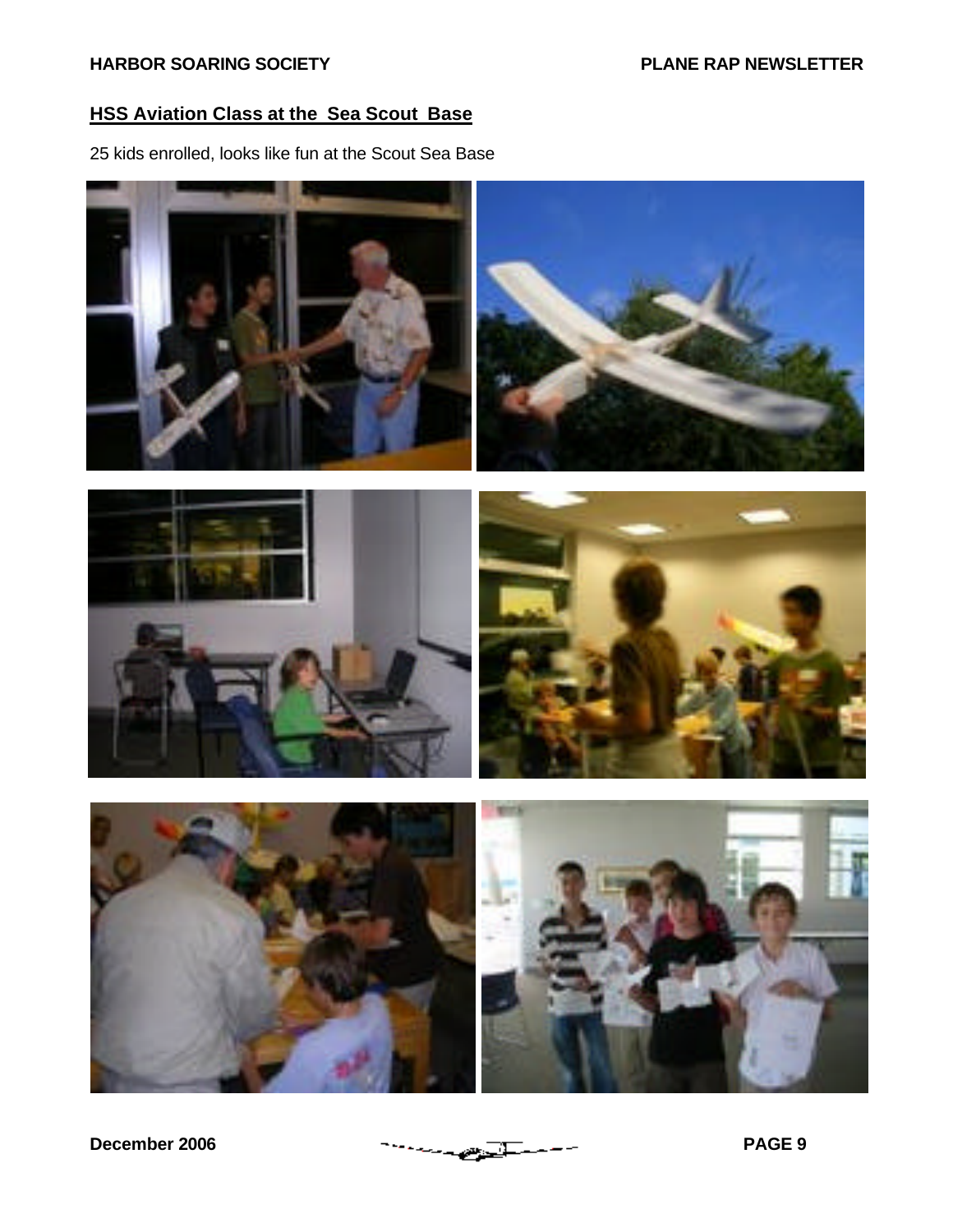#### **New Website and Member Forum-Article By Don Knight Webmaster**

Having 2 different websites for the Club seemed pretty inefficient and difficult to maintain. It is also important that a site be updated regularly and be easy to navigate. The first task was to begin updating the main page on the existing 1hss.org site in a timely manner since members need to be made aware of upcoming events and current issues on a timely basis. Updating is taking place at least weekly, sometimes more often. A new site is under construction at harborsoaringsociety.net and should be ready in January.

Many of you are familiar with user forums such as rcgroups.com and rcuniverse.com. As part of the new website under construction a HSS forum has been added and is available for use now. Forum registration is easy and immediate. The HSS forum is located at our WEBSITE: http://harborsoaringsociety.net/hssforum/

Near the top of the page you will see "Hello There, Guest! (Login — Register)"Click on "Register" and you will be taken to a registration agreement page. Click on "I agree" You will then need to input a desired username, password and valid email address. Do the image verification and click on "Submit Registration" at the bottom of the page. You will then be confirmed and taken to the Forums. When you are logged in you can modify your user information in the USER CP which you can select near the top of the page next to the LOGOUT prompt

#### **Membership Dues Are Coming Due**

Current and new HSS members are to download the application form off the HSS website, complete the form, make a copy of their AMA card and send the application, AMA card copy, and check for \$20 in an envelope to Jim Hanson at the address shown on the application form. For those few who are not on the internet, please contact Jim Hanson by phone, at (949) 294-8365.

#### **HSS Sponsors**

The following companies are the proud sponsors of Harbor Soaring Society. They give us special offers, and make contributions to our Adopt-A-School program. In return, please support them, and mention that you saw them advertised in the HSS Plane Rap newsletter.



## **COMPOSITE SPECIALTIES F3X.COM** IMPORTERS OF WORLD CLASS

F3B/F3F/F3J COMPETITION SOARING MACHINES Tom Copp (949) 645-7032 tom@f3x.com

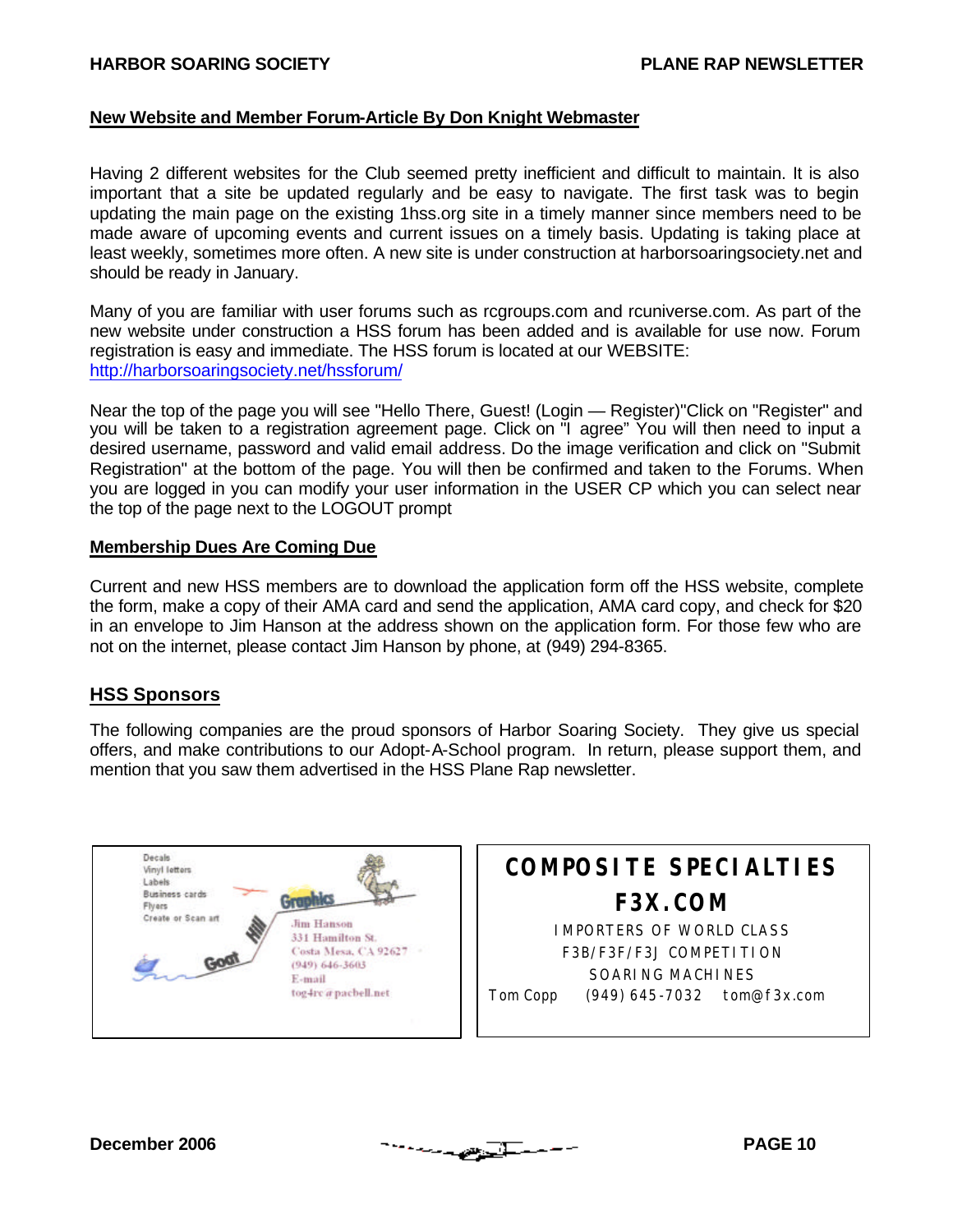